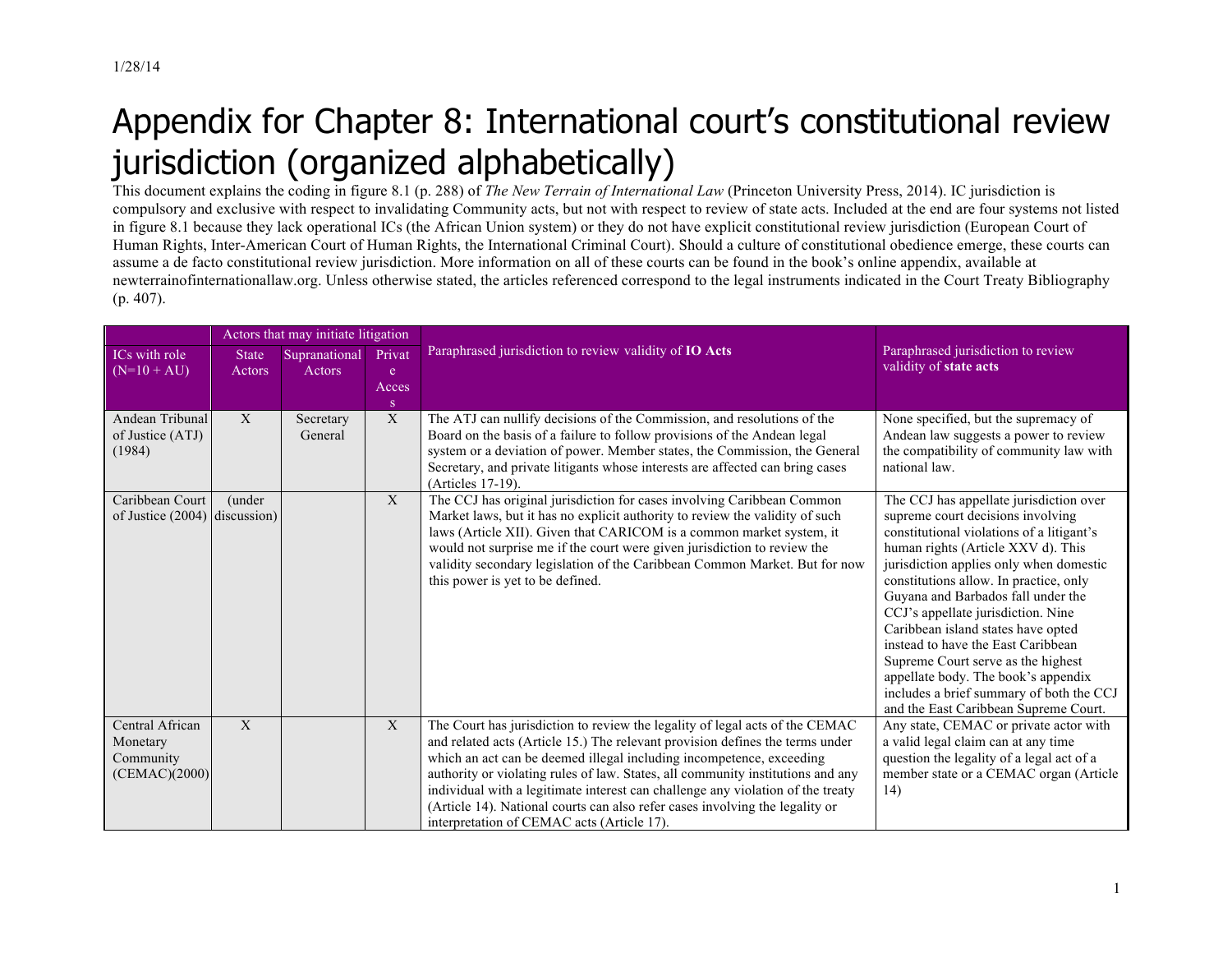| Central<br>American Court<br>of Justice<br>(CACJ) (1992)                                                | X | Any<br>community<br>institution | $\mathbf X$  | The Court has general jurisdiction to hear suits brought by any actor with<br>standing, including member states, private litigants, and Community<br>institutions, about decisions of any organ of the system, including<br>nullification charges and failure to act charges (Article 22b).                                                                                                                                                                                                                                                                                                  | The Court may hear questions that arise<br>with respect to the "fundamental<br>powers or organs of the member states,<br>and disputes that may arise when<br>judicial verdicts are not respected"<br>(Article 22f). Any member state can<br>refer a question about conflicts between<br>treaties and national laws of each<br>member state. (Article 23)                                                                                                                                                                                                        |
|---------------------------------------------------------------------------------------------------------|---|---------------------------------|--------------|----------------------------------------------------------------------------------------------------------------------------------------------------------------------------------------------------------------------------------------------------------------------------------------------------------------------------------------------------------------------------------------------------------------------------------------------------------------------------------------------------------------------------------------------------------------------------------------------|-----------------------------------------------------------------------------------------------------------------------------------------------------------------------------------------------------------------------------------------------------------------------------------------------------------------------------------------------------------------------------------------------------------------------------------------------------------------------------------------------------------------------------------------------------------------|
| Court of Justice<br>for the Common<br>Market of<br>Eastern and<br>Southern Africa<br>(COMESA)<br>(1998) | X |                                 | $\mathbf{X}$ | Any member state may ask the court to rule on the legality of any act,<br>regulation, directive or decision of the Council (Article 24.2). Any resident of<br>a member state may ask the court to rule on the legality of any act, regulation,<br>directive or decision of the Council (Article 26). National courts can refer<br>questions of interpretation, and questions about the validity or the regulations,<br>directives and decisions of the Common Market to the COMESA Court for a<br>ruling. Last instance domestic courts are obliged to refer such questions<br>(Article 30). | Article 26 also authorizes private litigants<br>initiate challenges the legality of any act,<br>regulation, directive or decision of a<br>member state, after domestic remedies are<br>exhausted (Article 26).                                                                                                                                                                                                                                                                                                                                                  |
| East African<br>Court of Justice<br>(EACJ) (2001)                                                       | X |                                 | X            | Any member state (Article 28), private actor (Article 30), and national court<br>(Article 34) can send to the Court a question about the validity of regulations,<br>directives, decisions, or actions of the Community. Article 28 clearly allows<br>for claims raised by states, for arguments that acts of partner state are ultra<br>vires or unlawful. The treaty also clearly states that EACJ decisions have<br>precedence over national court decisions on similar matters (Articles 33 and<br>$34$ ).                                                                               | Community law is supreme, and private<br>litigants can challenge any act, regulation,<br>decision or action of a partner state on the<br>grounds that the act is unlawful or an<br>infringement of the treaty (Article 30).                                                                                                                                                                                                                                                                                                                                     |
| Economic<br>Community of<br>West African<br><b>States Court</b><br>(ECOWAS)<br>(2001)                   |   | Executive<br>Secretary          |              | Member states, the Council of Ministers and the Executive Secretary may<br>bring proceeding for the determination of the legality of an action in relation<br>to any Community text (Article 4 of the Supplementary Protocol, which<br>revises Article 10 (b)). National courts may send questions of interpretation to<br>the ECOWAS court; the text is silent as to whether such references can<br>include challenges to community acts (Article 4 of the Supplementary<br>Protocol, which revises Article 10 (f).                                                                         | Certain community laws have legal<br>supremacy in the domestic realm. Private<br>litigants have access to seek relief for<br>violations of their human rights; the treaty<br>is silent as to whether such relief includes<br>invalidating illegal acts but the court can<br>order the cessation of ongoing violations<br>(Article 4 of the Supplementary Protocol,<br>which revises Article 10 (c)). A culture of<br>constitutional obedience to human rights<br>law would give this court a de facto<br>constitutional review role vis-à-vis<br>domestic acts. |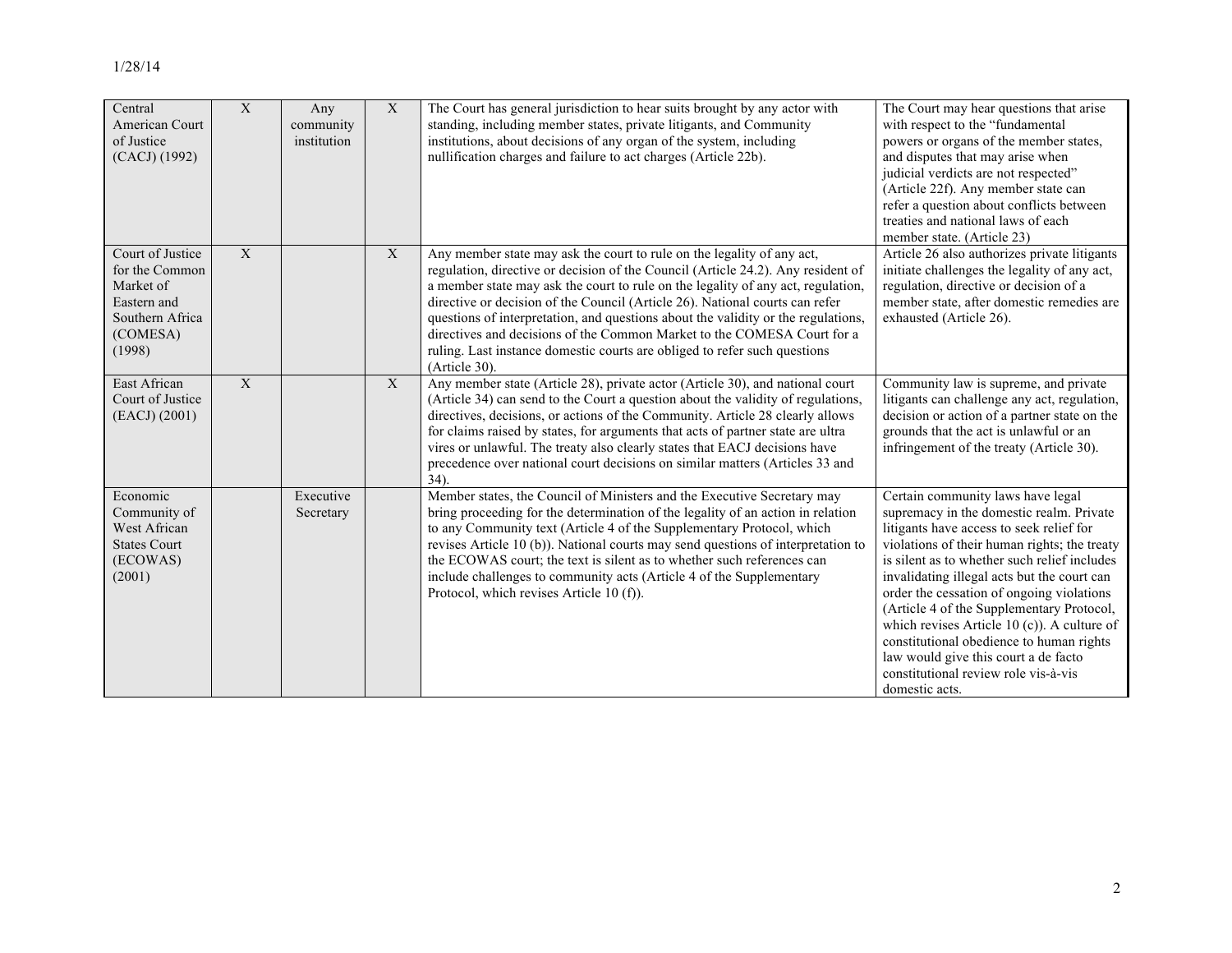| European Court<br>of Justice (ECJ)<br>(1952)                        | X            | Commission               | Via<br>nation<br>al<br>courts | European acts must respect the principles of liberty, democracy, human rights<br>and fundamental freedoms, the rule of law, and principles that are common to<br>member states (Article 6). A number of provisions further specify a<br>Community obligation to respect human rights, which can be invoked during<br>judicial review of community acts (e.g. Article 181a). Member states, the<br>European Parliament, the European Council or the European Commission can<br>raise challenges to the validity of acts adopted by the European Council,<br>Parliament, Commission, and European Central Bank (Article 230). ECJ may<br>declare the act void (Article 231). An institution whose action has been<br>declared void must take necessary measures to comply with the Court's ruling<br>(Article 233). National courts may refer cases raised by private litigants where<br>there are questions as to the validity and interpretation of European laws<br>$(Article 234)$ . | None specified, but the ECJ's judicial<br>revolution, which asserted the supremacy<br>of European law, implicitly allows the<br>ECJ to adjudicate the compatibility of<br>community law and national law.                                                                                            |
|---------------------------------------------------------------------|--------------|--------------------------|-------------------------------|----------------------------------------------------------------------------------------------------------------------------------------------------------------------------------------------------------------------------------------------------------------------------------------------------------------------------------------------------------------------------------------------------------------------------------------------------------------------------------------------------------------------------------------------------------------------------------------------------------------------------------------------------------------------------------------------------------------------------------------------------------------------------------------------------------------------------------------------------------------------------------------------------------------------------------------------------------------------------------------|------------------------------------------------------------------------------------------------------------------------------------------------------------------------------------------------------------------------------------------------------------------------------------------------------|
| Southern African<br>Development<br>Community<br>(SADC) (2007)       | $\mathbf{X}$ |                          | X                             | The tribunal has jurisdiction regarding the validity of all protocols and<br>subsidiary instruments adopted by the Community, and all acts of the<br>Community (Article 14). The tribunal has jurisdiction over disputes between<br>member states, and between individuals and member states once domestic<br>remedies are exhausted (Article 15), between member states and the<br>community (Article 17) and between individuals and the Community (Article<br>18). The tribunal's competence for disputes between individuals/member<br>states and the community is exclusive (revisions of Articles 17 $\&$ 18). The<br>treaty does not specify whether specific litigants can bring specific suits,<br>suggesting that all authorized litigants can raise suits that fall under the<br>tribunal's jurisdiction assessing the validity of community acts.                                                                                                                          | The original Court Treaty allows private<br>litigants can raise cases against states<br>after domestic remedies are exhausted<br>(Article 15 SADC Court Treaty). This<br>provision has been changed. Secondary<br>legislation can still authorize private suits<br>and make community rules supreme. |
| West African<br>Economic and<br>Monetary Union<br>(WAEMU)<br>(1995) | X            | Council or<br>Commission | $\mathbf{X}$                  | A member state, the Council or the Commission can ask the Court to assess<br>the legality of any regulation, directive or decision. National courts of last<br>instance are obliged to seize the Court in such cases (Article 8). The rules of<br>procedure clarify that any state, the Council, the Commission or directly<br>effected individual can raise challenges to the legality of Community acts<br>(Rules of Procedure Article 15 (2).                                                                                                                                                                                                                                                                                                                                                                                                                                                                                                                                       | None specified, but supreme community<br>law would trump conflicting domestic<br>law.                                                                                                                                                                                                                |

ICs not listed on table 8.1 that have delegated or morphed constitutional review roles

|                  | Actors that may initiate litigation |                     |           |                                                                                  |                                          |
|------------------|-------------------------------------|---------------------|-----------|----------------------------------------------------------------------------------|------------------------------------------|
| ICs              | <b>State</b>                        | Supranational Priva |           | Paraphrased jurisdiction to review validity of $IO$ Acts                         | Paraphrased jurisdiction to review       |
|                  | Actors                              | Actors              | te        |                                                                                  | validity of <b>state acts</b>            |
|                  |                                     |                     | Acce      |                                                                                  |                                          |
|                  |                                     |                     | <b>SS</b> |                                                                                  |                                          |
| African Court of | X                                   | Political           |           | The Court has jurisdiction regarding the interpretation, application or validity | None                                     |
| Justice (ACJ)    |                                     | organs of the       |           | of Union Treaties and all subsidiary legal instruments adopted within the        |                                          |
| (not yet)        |                                     | African             |           | framework of the African Union (Article 19b) and jurisdiction over all acts,     |                                          |
| established)     |                                     | Union               |           | decisions, regulations or directives of the Union (19d). State parties, the      |                                          |
|                  |                                     |                     |           | Assembly of States, Parliament and other African Union Organs authorized         |                                          |
|                  |                                     |                     |           | by the Assembly may raise cases (Article 18).                                    |                                          |
| African Court on | X                                   | African             |           |                                                                                  | A culture of constitutional obedience to |
| Human and        |                                     | Commission on       |           |                                                                                  | human rights law would give this court a |